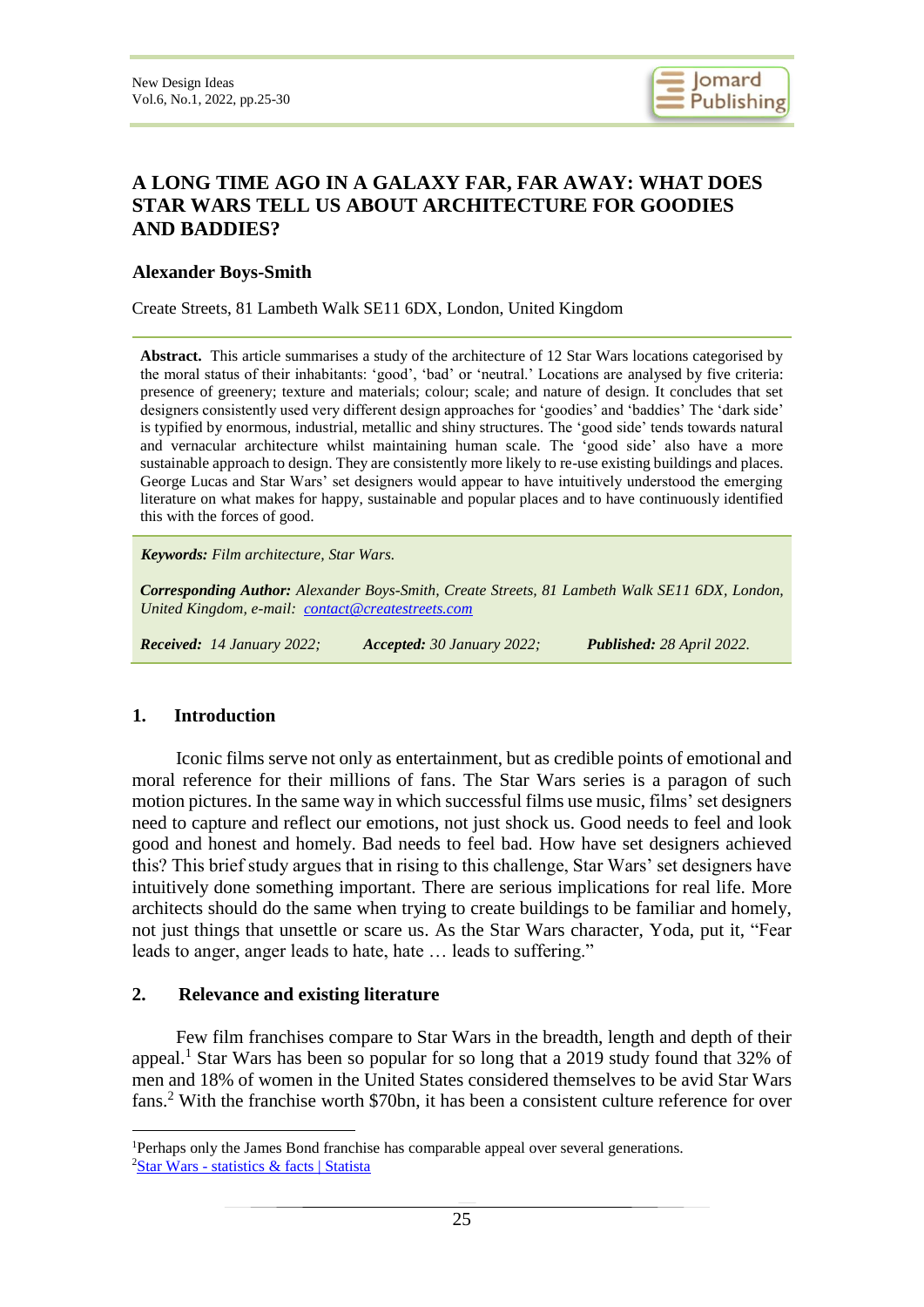40 years. It now has fans of all ages from those who are young now to those who were young in the 1970s. Star Wars' themes are eternal: the struggle between good and evil (Campell, 2008).

George Lucas has explicitly stated that he wished to make relevant to modern America, and by implication the modern world, the generic mythology of heroes and fairy tales. He has said that he was greatly influenced by the comparative mythology scholar, Joseph Campbell, particularly his work, *The Hero with a Thousand Faces.* He explained to Campbell's biographer:

'The Western was possibly the last generically American fairy tale, telling us about our values. And once the Western disappeared, nothing has ever taken its place. In literature we were going off into science fiction… so that's when I started doing more strenuous research on fairy tales, folklore, and mythology … It was very eerie because in reading *The Hero with a Thousand Faces* I began to realize that my first draft of *Star Wars* was following classic motifs… So I modified my next draft according to what I'd been learning about classical motifs and made it a little bit more consistent.' (Larsen S. & Larsen R., 2002).

In attempting to make myth relevant to the modern world, George Lucas was saying something about our institutions and our how we shape our human environments. He was attempting to speak to the choices we can make, the struggles we always face, and the values we can embrace, if we are good, or reject, if we are bad.

The set design of heroes and villains, of protagonists and antagonists, appears to have been very little studied from the perspective of the human response to architecture. One book-length study by the architect, Chad Oppenheim, of 15 villains' hideouts found according to one reviewer that baddies' 'lairs generally share commonalities: They are pristine, awe-inspiring, high-tech, otherworldly, often impractical, and draw heavily on the tenets of modernism.' It found that;

'modernist, futuristic, and utopian architecture has long been associated with amorality. Over the course of the 20th and 21st centuries, sleek homes, equally minimal and extravagant, made of glass, steel, and concrete, have become the archetypal home for the idealistic recluse with dastardly ambition.' (Palumbo, 2020).

Writing from a very different perspective, the journalist and architectural writer, David Brussat, has made a similar observation in a 2021 blog, specifically referencing Star Wars:

'In the Star Wars series, the bad guys live in places like the Death Star, while the good guys (that is, the oppressed) on various planets live in different sorts [of] traditional villages, towns or cities.'<sup>3</sup>

1

<sup>&</sup>lt;sup>3</sup>[Pop the "historicist" bugaboo | Architecture Here and There](https://architecturehereandthere.com/2021/04/25/pop-the-historicist-bugaboo/)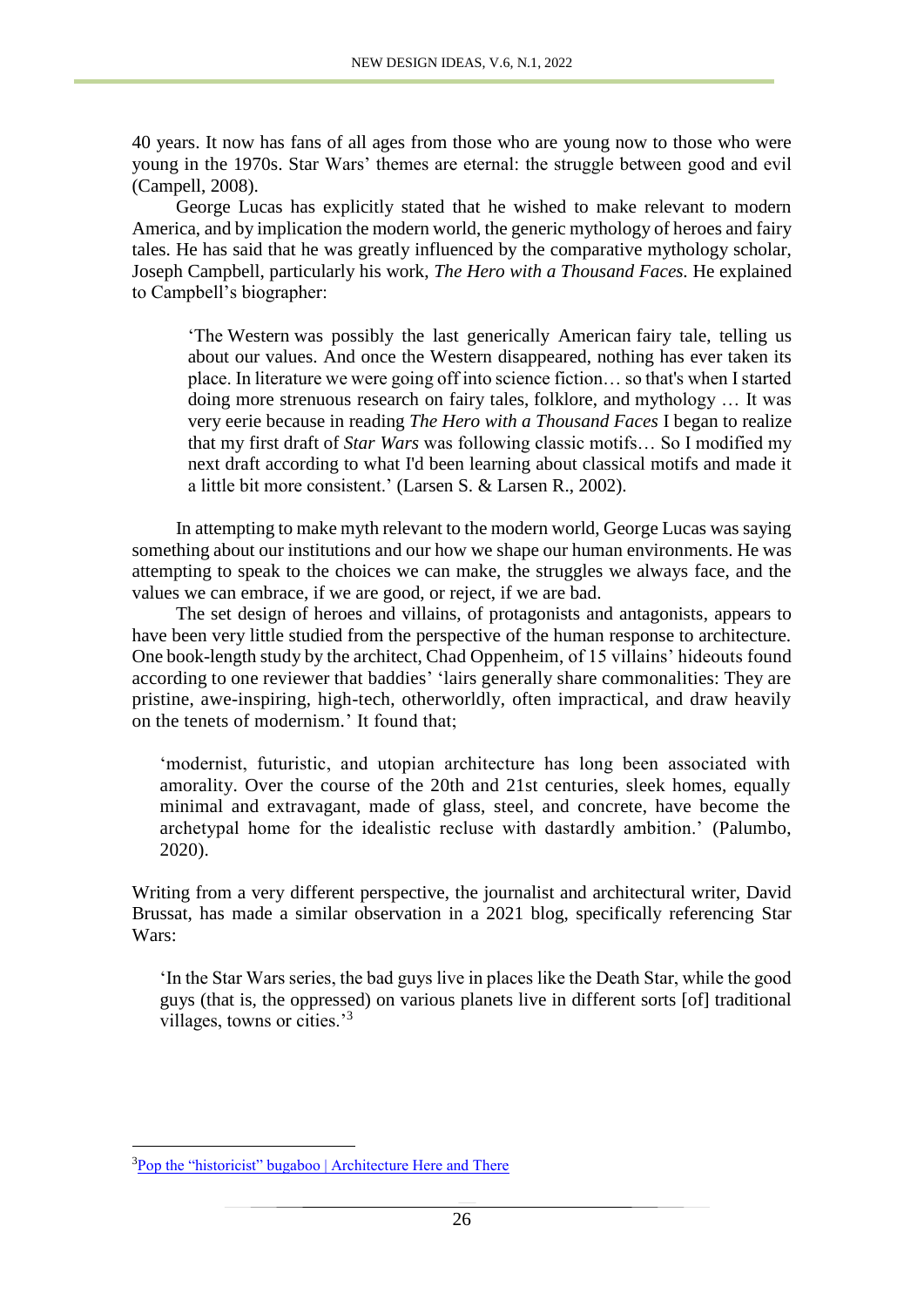### **3. Analysis**

Do filmmakers and set designers understand architecture better than many architects? My study of the 11 Star Wars films released over 44 years suggests that they do. I examined 12 Star Wars locations (some cities, some villages, some spaceships, some individual buildings). I categorised them as either:

- 'Good.' The home of innocents, harmless but kind planet-dwellers, or Jedi and their allies on the good side of the force. Examples include Naboo, every rebel base, The Lars homestead and Takodana castle;
- 'Bad.' The home of Sith lords, imperial facilities, First Order or actively malign raiders who kill for fun not just for food. Examples include the Death Star, Imperial Star Destroyers and the Scarif tower'; and
- 'Neutral.' Not actively evil or good but with the potential for good or ill to happen. Trading posts and the like. Examples include Nevarro, Mos Eisley and Jeddah.

I then analysed the locations by five criteria:

- Greenery. Were there trees and plants present?
- Texture and materials. Were there natural materials with texture (such as wood) or unnatural materials without texture (such as glass or metal)?
- Colour. Were there earthy or colourful tones or greys, silver or blacks?
- Scale. Was the location human scale (below four to five storeys) or was it bigger?
- Design. Was the design of buildings and structures naturalist and biophilic (emulating nature) or mechanistic?

These criteria were based on the discussion of architectural and urbanist features as set out in recent literature on popular, wellbeing-enhancing design (Boys Smith, 2016; Salingaros, 2017; Iovene *et al.,* 2019; Mehaffy *et al*., 2020).

My findings are set out in table 1.

|                                     | "Good"               | "Bad"           | "Neutral"                           |
|-------------------------------------|----------------------|-----------------|-------------------------------------|
|                                     |                      |                 |                                     |
| Greenery present?                   | 75%                  | 25%             | $0\%$                               |
| Natural materials?                  | 100%                 | $0\%$           | 100%                                |
| Shiny greys & blacks?               | $0\%$                | 100\%           | $0\%$                               |
| Small, medium, large<br>or enormous | 75% large, 25% small | 100\% enormous  | 25% small, 50%<br>medium, 25% large |
| Design                              | 100% traditional     | 100% industrial | 75% urban, 25%<br>traditional       |
|                                     |                      |                 |                                     |

**Table 1**. Design attributes of 12 Star Wars locations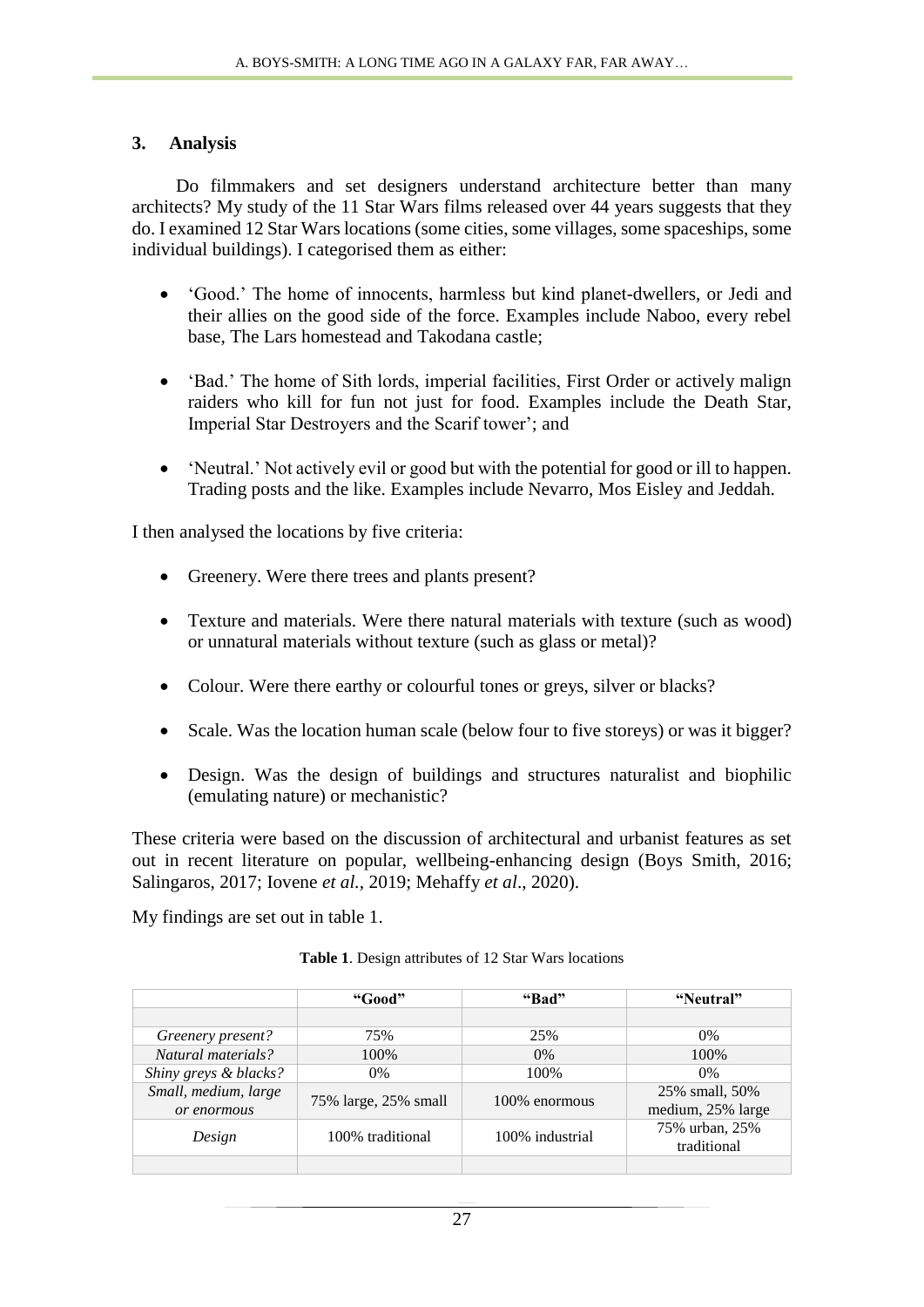### **4. Discussion of findings**

What can we observe? Put simply, the bases of the good side of Star Wars' struggle between light and dark tend to be traditionally designed and rich in trees and greenery. The bad side's bases instead tend to be clad in metals and cold colours. The 'baddies' like using tall buildings to impose their power. Their star ships are minimalist and modernist. They are machines and they say they are machines. The goodies' buildings are usually wider than they are tall. They seem more friendly, less threatening, more organic and sinuous. Even their spaceships curve more. Even when they are grand, they remain modestly scaled with clear squares and streets. Look at the traditional domed palaces of Naboo.

So many people have watched, are watching or will watch a Star Wars film that the franchise is worth \$70bn. They must be saying something credible about the human condition and convincingly capturing what, in all our hearts, we know to be good or recognise to be evil. George Lucas imagined the empire as cold, heartless, mechanical, metallic – an entity of machines and military bases not homes. This is his perception of moral evil. By contrast he use traditional building techniques and patterns to make the rebel bases seem more friendly, homely and welcoming.

Humans fear the unknown. Research has shown that the stereotypical idea of a house, two windows and a door, resembles a human face to us (Sussman, 2021). Filmmakers probably have not read this research. But they instinctively understand it because they make use of it. The simplest Star Wars homes, such as the houses in Tatooine, are attractive and natural. However, the imperial plasticised rooms and hallways reflect the bare emptiness of outer space. Anyone, man or droid, would feel unsafe in such an environment, mirroring our feelings about the empire, as they clearly don't care about how anyone feels.

It isn't just the buildings that matter. It is also the context and surroundings. As we all know from the priorities of real estate: location, location, location. Rebel bases are often modestly set in forests, grassy plains, even next to a waterfall. These fantastic views often enrich the attractiveness of their physical structures. They nestle in their landscapes. Whether it is in the tropical forests of Ajan Kloss or the snowy landscapes of Hoth, rebel bases agree with their settings. By contrast, imperial bases have recuring themes of darkness. Even when set in a natural environment, such as the imperial base on Scarif, a beautiful tropical planet, they disfigure them. This imperial base is a huge, tall black imperial spike, menacing and corrupting, not unlike some of the skyscrapers we have today.

One more difference stands out between the architecture of the good side and the bad sides of the Star Wars force. The 'goodies' are environmentally friendly. The 'baddies' are not. All of the rebel bases are old buildings being reused to fit a new purpose. The best example is Yavin IV, the temple base of the rebels in the iconic first film. It is very clearly an ancient monument being used again. By contrast, all of the imperial buildings are very new, with sleek black or white surfaces. Their killer bases are often only just completed when they appear in a film (The Death Star was new). In short, as well as building brutally, the empire builds unsustainably. The best way to build an ecofriendly house is not to build one. Moving into an old house is much better for the environment due to the embodied carbon that is not lost. (It takes a modern more energy efficient house about 100 years to catch up with a Victorian terrace once you consider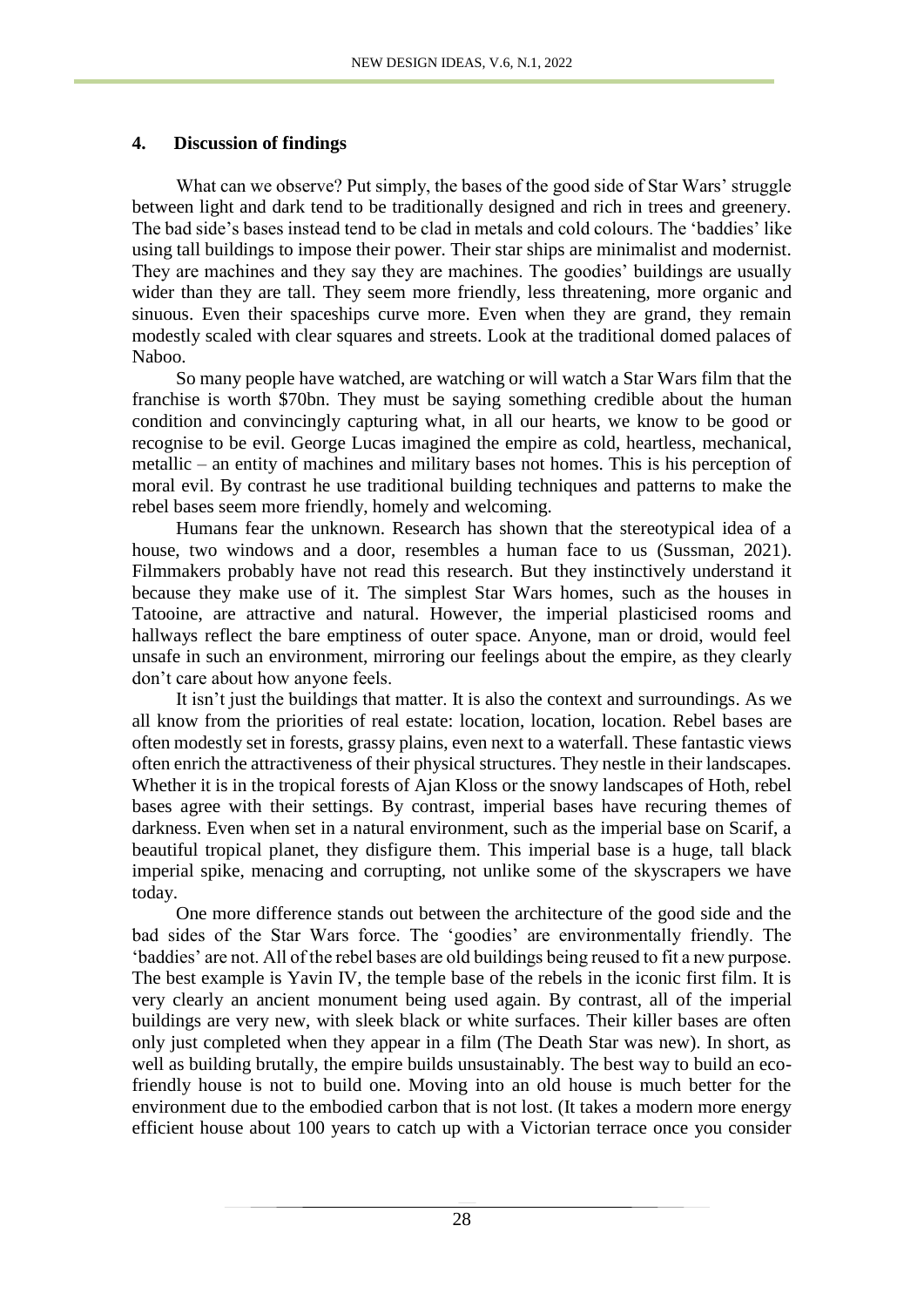embodied carbon).<sup>4</sup> The empire is eco-destructive — even before you consider their unfortunate habit of blowing up planets.

## **3. Conclusion**

The best films, even when they are set a long time ago in a galaxy far, far away, tell us something about ourselves and our place in the real world. We recognise them to be true. This was certainly George Lucas's intention and Star Wars is so popular that it must do this better than most. Lucas's designers instinctively know what is good and what is bad. I wish that more architects and developers on planet Earth were building with the good side of the force and not creating places for Sith Lords instead of real humans.



**Figure 1.** Why are we creating buildings a Sith Lord would commission in modern London? Cardinal Place, 100 Victoria Street

### **Acknowledgment**

I would like to thank my father, Nicholas Boys Smith, for suggesting this project, and for guiding my research and drafting. I would also like to thank my reviewers for improving the discussion of the existing literature.

### **References**

Boys Smith, N. (2016). *Heart in the Right Street,* Create Streets. Building Better Building Beautiful Commission (2020), *Living with Beauty*, HM Government. Campbell, J. *The Hero with a Thousand Faces* 3<sup>rd</sup> Edition, 2008, Pantheon Books. Iovene, M., Boys Smith, N., Seresinhe, C. (2019). *Of Streets and Squares,* Create Streets. Larsen, S., Larsen R. (2002). *A Fire in the Mind*, Inner Traditions.

<sup>1</sup> <sup>4</sup> Building Better Building Beautiful Commission (2020), *Living with Beauty*, HM Government.